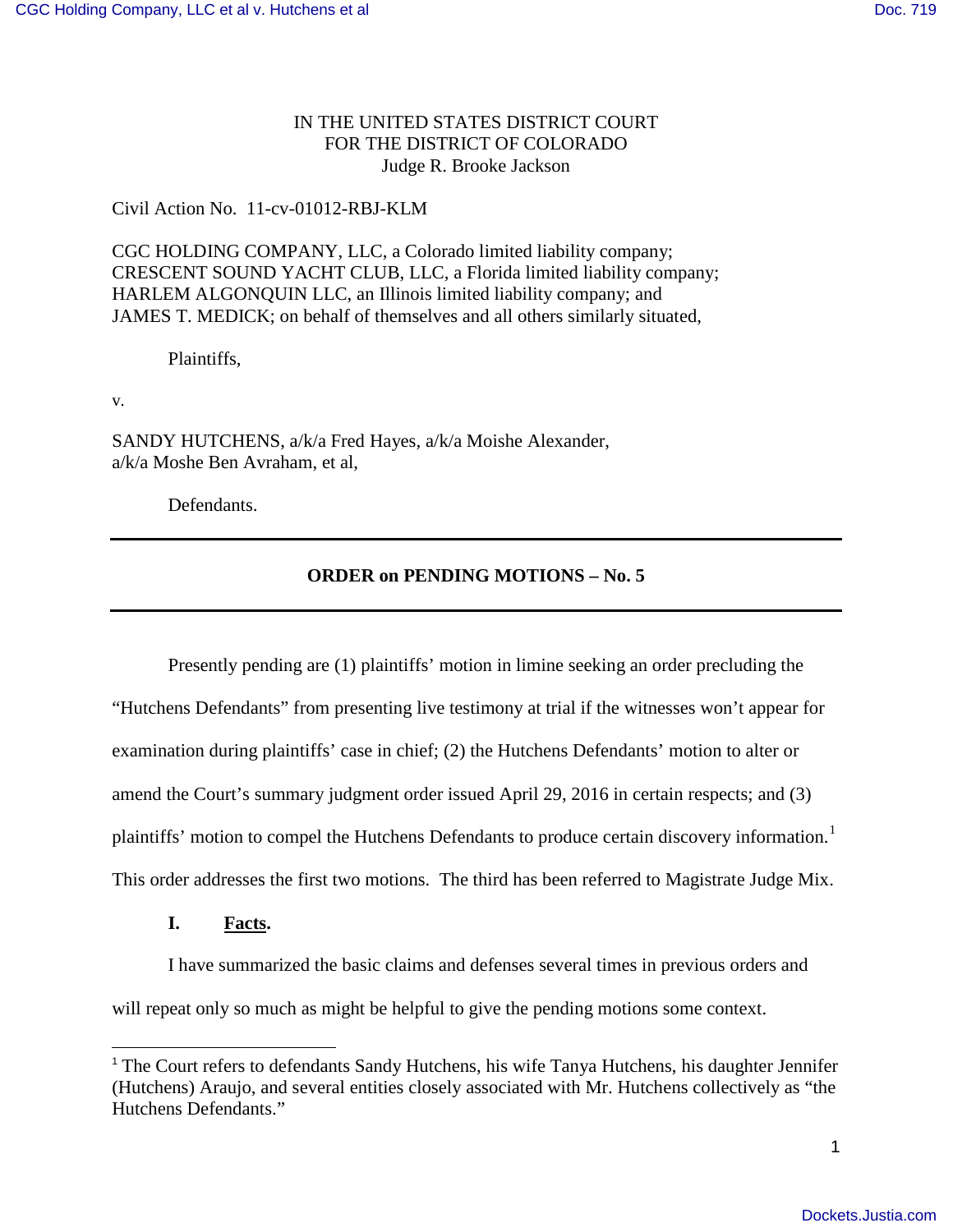Plaintiffs represent a class of entities and individuals in the United States who, desperate for loans, learned of lenders headquartered in Toronto, Ontario who had money to lend. They submitted applications through loan brokers, received loan commitment agreements, and paid nonrefundable loan commitment fees that were required by the lenders. Thereafter, in each case the lenders determined that the would-be borrower failed to meet some eligibility condition, terminated the loan commitment, and retained the commitment fee.

Plaintiffs claim that from the outset the purported lenders had neither the intent nor the ability to fund more than a tiny fraction, if any, of the loans to which they committed. Instead, Plaintiffs claim that this was a fraudulent scheme designed to swindle them out of the loan commitment fees. The purported mastermind was Sandy Hutchens, although they did not know that at the time because he and his associates concealed his identity and his criminal past by the use of a number of aliases.

Although it was not clear when the case was first filed, plaintiffs have since stipulated that there were legitimate reasons for which a bona fide lender could have declined the loans. However, plaintiffs claim that they never would have applied for the loans and paid the up-front commitment fees had they known of the facts that Mr. Hutchens and his associates concealed from them. Plaintiff initially asserted a variety of causes of action, but what remains for trial are claims under the Racketeer Influenced and Corrupt Practices Act, sometimes referred to as civil RICO.

The Hutchens Defendants argue that Sandy Hutchens was a reformed man and a legitimate lender. They submit that he and his associated entities had both the ability and the intent to fund loans to qualified borrowers. However, after receiving the commitment fees, the Hutchens Defendants discovered during the course of their due diligence investigation that

2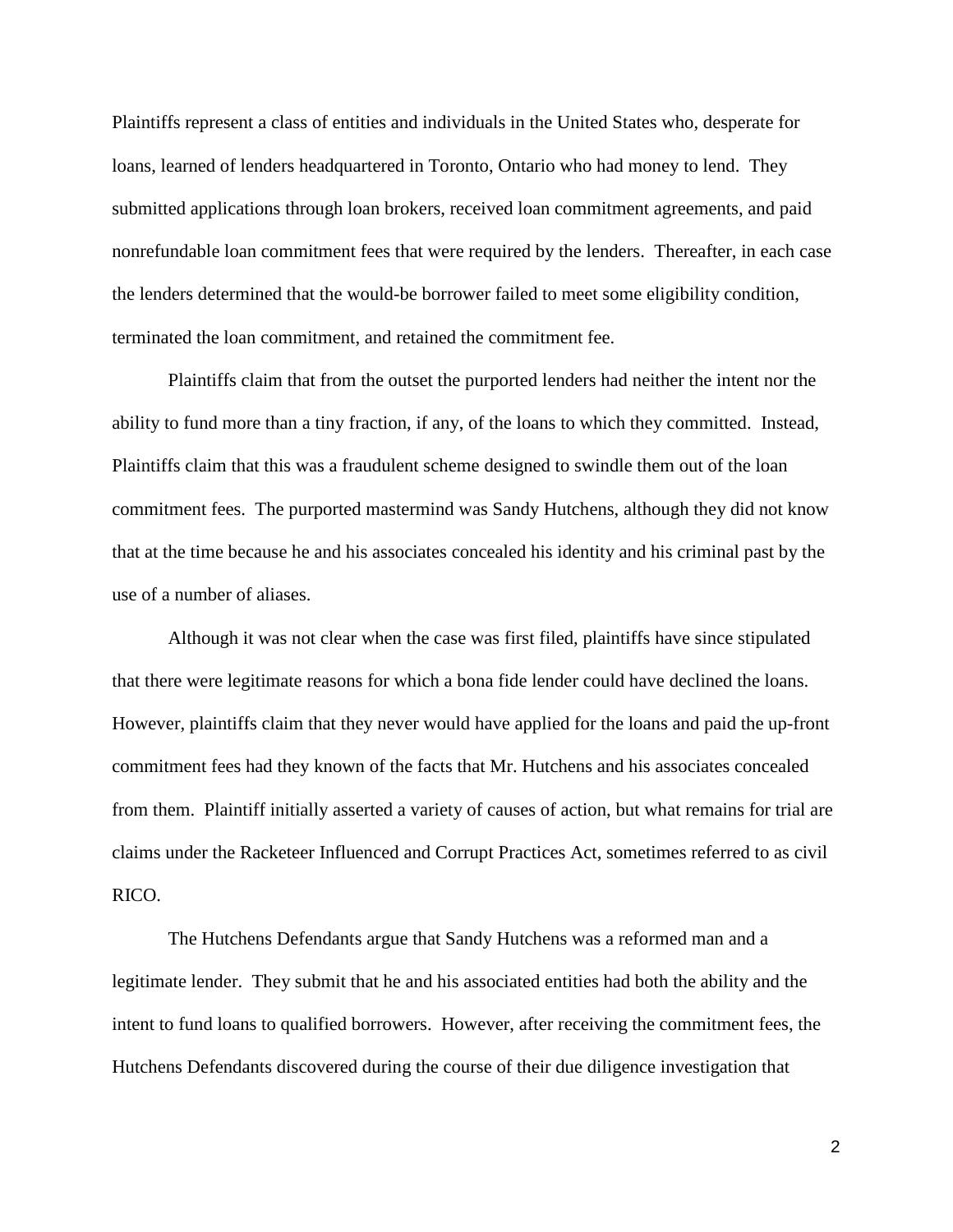applicants either were not qualified or had omitted material facts from their applications, or both. For those reasons the loans were not funded, and plaintiffs have no grounds to claim entitlement to return of their application fees.

#### **II. Case History.**

This case was filed on April 15, 2011. Plaintiffs named as defendants the lenders and several lawyers and a real estate agent who allegedly assisted Mr. Hutchens in the perpetration of the fraud. During the course of the case many motions have been filed, many orders have been issued, one interlocutory appeal has been taken, and the case has been set and re-set for trial several times. Along the way plaintiffs' claims against all defendants other than the Hutchens Defendants have either settled or have been dismissed. The trial of plaintiffs' RICO claims against the Hutchens Defendants is set for April 10, 2017.

#### **III. Pending Motions.**

# **A. Plaintiffs' Motion in Limine to Preclude Any of the Hutchens Defendants from Testifying Live in Defendants' Case-in-Chief if the Hutchens Defendants Refuse to Make Them Available During Plaintiffs' Case-in -Chief [ECF No. 694]: GRANTED.**

Plaintiffs have apparently taken depositions of Sandy and Tanya Hutchens and Jennifer Araujo, but they prefer to call them as live witnesses at trial. However, the Hutchens Defendants have declined to commit to their presence. Therefore, plaintiffs seek an order precluding the defendants from calling these individuals as live witnesses during the defense case if they did not make themselves available to be called live by the plaintiffs.

 The Hutchens Defendants respond that the motion is premature and speculative. It is unlikely, they suggest, that one of these individuals would be unavailable to testify during plaintiffs' case but available during defendants' case. ECF No. 709 at 1. But if that "speculative improbability" were to occur, the Court could keep plaintiffs' case in chief open until the witness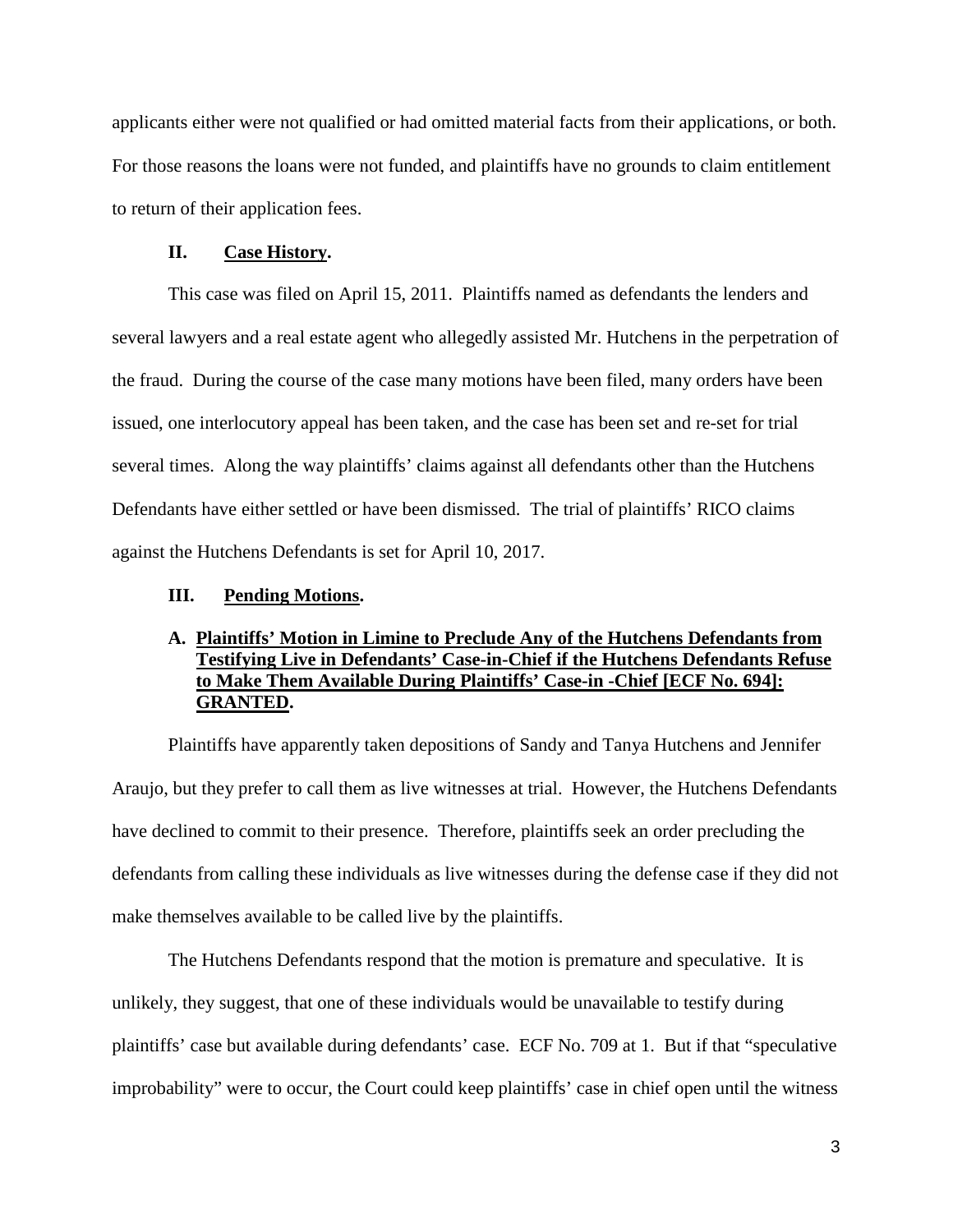is called by the defense and then permit plaintiffs' counsel to cross-examine the witness fully at that time. *Id.* at 1-2. Or, if the witnesses are present during plaintiffs' case in chief, the Court could "mitigate the potential unfairness to a defendant of having its witness presented in the plaintiffs' case-in-chief by permitting the witness to be presented as an out-of-order defense witness." *Id.* at 2.

 It appears from defendants' proposed alternatives that they do anticipate that the individuals will be present at least at some point during the trial. Therefore, the dispute is a tactical one, apparently turning on which party gets to present the live testimony first. But it is neither unusual nor improper for a plaintiff to wish to call the opposing party during the plaintiff's case in chief. Absent some irreconcilable scheduling conflict, there generally is no compelling reason to let a defendant call witnesses in the middle of a plaintiff's case or to leave a plaintiff's case open until after the defendant has called the witnesses.

Here, it does not appear that either side disagrees with the basic proposition that, as between live or deposition testimony, live testimony is preferable. *See, e.g., Salsman v. Witt,*  466 F.2d 76, 79 (10th Cir. 1972). Of course depositions have a variety of uses per Rule 32, but defendants' refusal to commit to the presence of the three Hutchens, each of whom is a defendant in the case, during plaintiffs' case in chief while reserving the option to call them as live witnesses during defendants' case in chief strikes me as unjustified "gamesmanship." *See R.B. Matthews, Inc. v. Transamerica Transportation Services, Inc.,* 945 F.2d 269, 272-73 (9th Cir. 1991).

 This not to say that these defendants must necessarily appear at all. Rather, it is to say that defendants can't have it both ways. If these individuals will appear live, then they must appear live during plaintiffs' case in chief so that they can be called by the plaintiffs if they so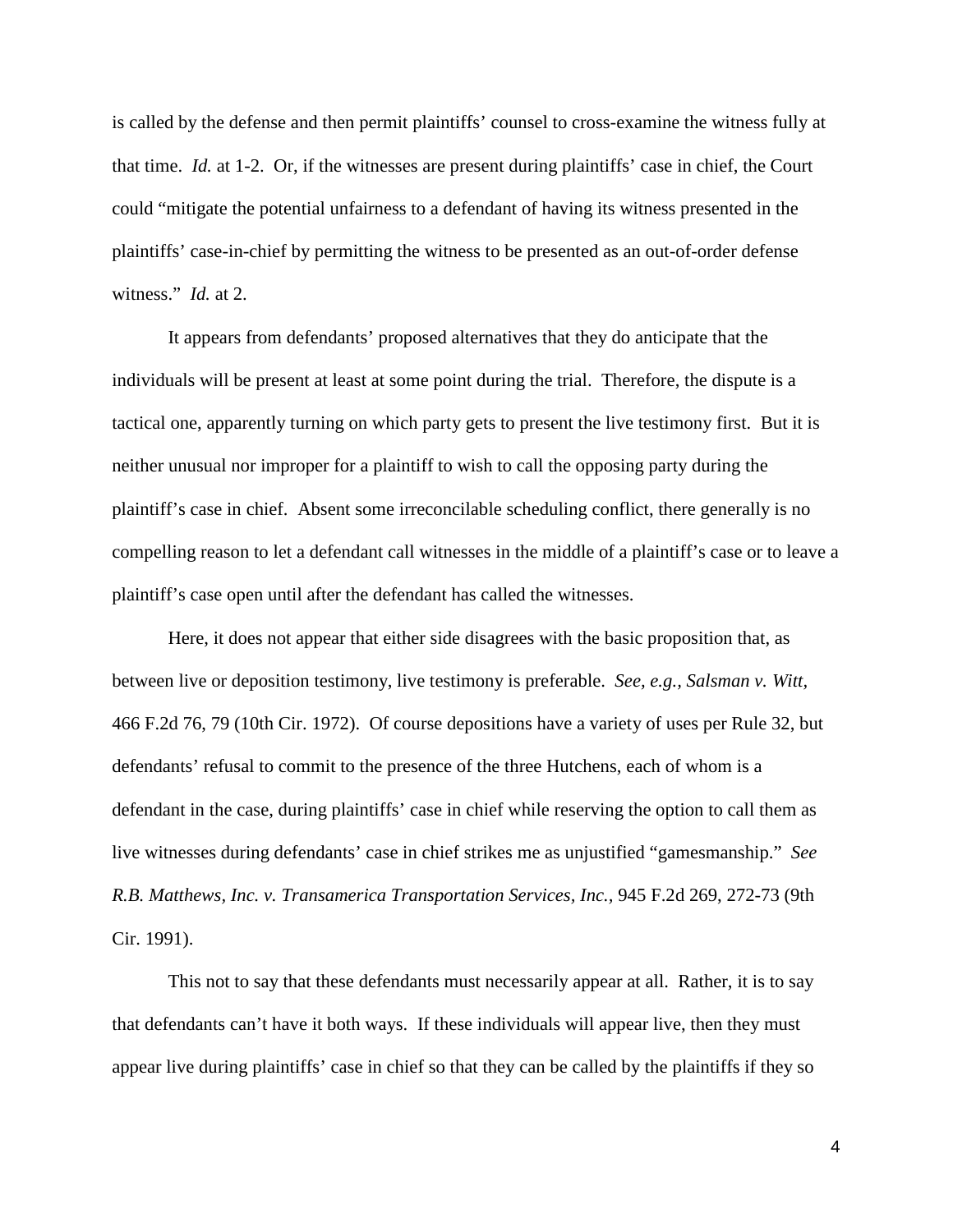desire. I thus agree with Judge Sammartino of the Southern District of California when she held, "[i]f Plaintiffs are forced to show the videotaped depositions or read the transcript into the record of any of the movants in this action because Defendants have failed to produce them, Defendants will thereafter be precluded from producing the same witnesses in person." *Iorio v. Allianz Life Ins. Co. of North America,* No. 05cv633 JLS (CAB), 2009 WL 3415689, at \*18 (D. D. Cal. Oct. 21, 2009). *See also Niebur v. Town of Cicero,* 212 F. Supp. 2d 790, 806 (N.D. Ill. 2002) (invoking district court's authority under Fed. R. Evid. 611(a) to exercise reasonable control over the mode and order of examining witnesses to preclude live testimony of a witness during the defense case after the witness refused to appear during plaintiffs' case and forced plaintiff to read his deposition into the record). *Accord, Maran Coal Corp. v. Societe Generale De Surveillance S.A.,* No. 92 CIV 8728 (DLC), 1996 WL 11230, at \*2 (S.D. N.Y. Jan. 10, 1996).

Accordingly, this motion is granted.

## **B. Hutchens Defendants' Motion to Alter or Amend the Court's Summary Judgment Order on Unclean Hands and Proximate Cause [ECF No. 710]: GRANTED IN PART AND DENIED IN PART.**

Earlier in the case the Hutchens Defendants filed separate summary judgment motions asking the Court to dismiss plaintiffs' civil RICO claim based on theories of "unclean hands," ECF No. 627, and lack of proximate causation. ECF Nos. 627. The Court denied the motions in an order issued on April 29, 2016. ECF No. 693. The Hutchens Defendants now ask the Court to reconsider two parts of its order which, they suggest, are so manifestly wrong as a matter of law as to present "a nearly certain risk of reversal on appeal." ECF No. 710.

 In response plaintiffs recognize that a motion to reconsider can be granted if, among other reasons, there is "a need to correct clear error or prevent manifest injustice." ECF No. 712 at 1 (citing *Servants of Paraclete v. Does,* 204 F.3d 1005, 1012 (10th Cir. 2000)). However, unhelpfully, plaintiffs do not address defendants' arguments on their merits but simply assert that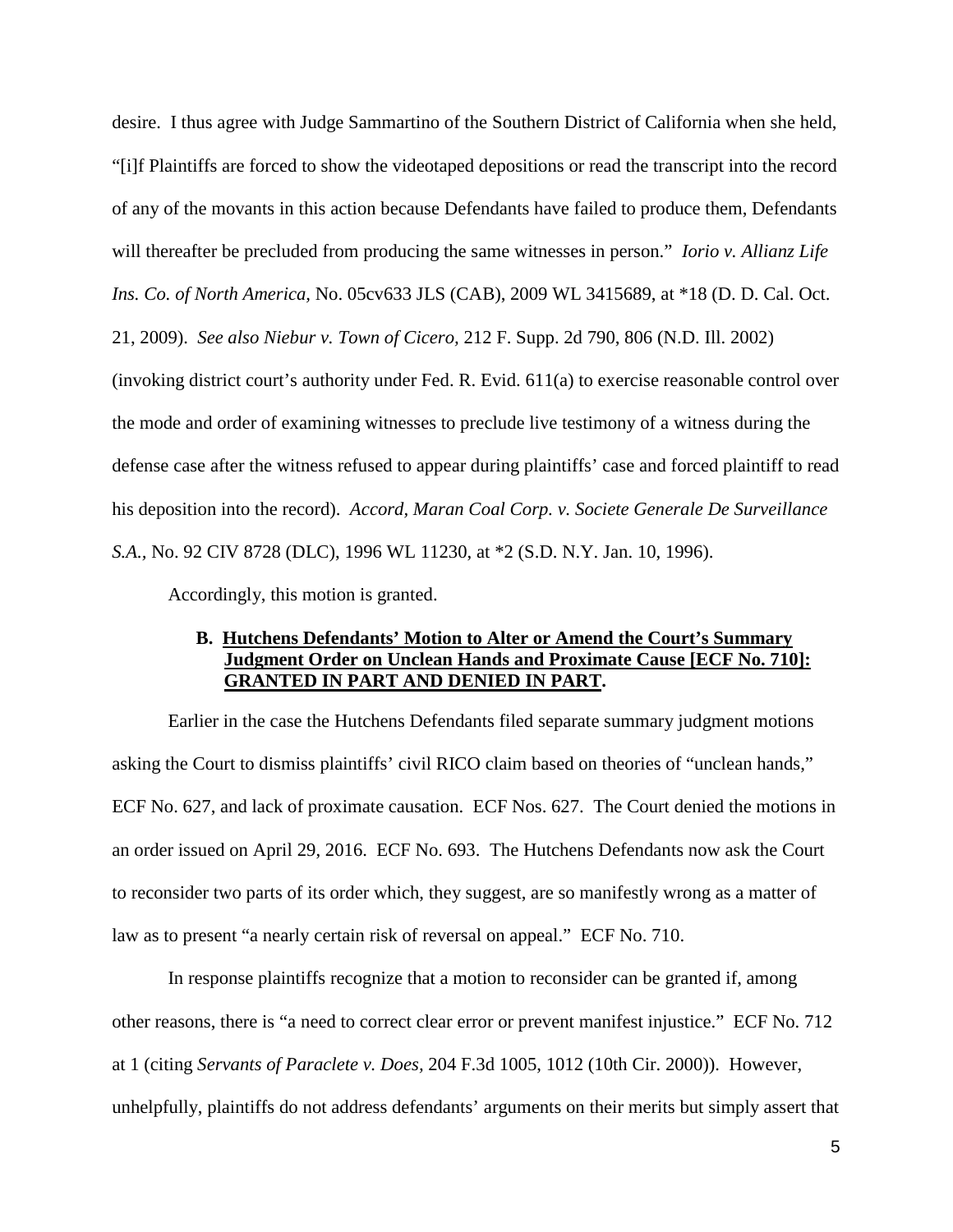the motion rehashes arguments already raised and decided. If there is reversible error in the Court's ruling plaintiffs more than anyone should want it corrected.

 One must bear in mind, however, that what the Court did was decline to grant summary judgment. The Court has no intention of excluding either side's evidence supporting or opposing their respective theories so long as the evidence is otherwise admissible. I turn now to the specific claims of error in the pending motion.

## 1. Unclean Hands.

With respect to "unclean hands" as an affirmative defense, one must consider what such an affirmative defense would mean. "An affirmative defense is a defense which admits the essential facts of a complaint and sets up other facts in justification or avoidance." *Losada v. Norwegian (Bahamas) Ltd.,* 296 F.R.D. 688, 689 (S.D. Fla. 2013) (internal quotation marks omitted). *See* Fed. R. Civ. P. 8(c). *See also Hwang v. Kansas State University,* 753 F.3d 1159, 1163 (10th Cir. 2014) (affirmative defense and remedial measures are issues that arise only after the plaintiff establishes liability). In effect the Hutchens Defendant are saying is, "even if we fraudulently induced these applicants into playing loan commitment fees by concealing critical facts, the plaintiffs' claim should not be allowed if they have unclean hands."

In that context I review again the Hutchens Defendants' summary judgment argument. With respect to the "unclean hands" affirmative defense, they identified five applicants who allegedly misrepresented or omitted certain facts. Class representative Medick did not disclose that his wife owned his home, and that their home loans were in arrears. Class representative Crescent Sound did not disclose a second mortgage or that its partner, Michael Buono, was in a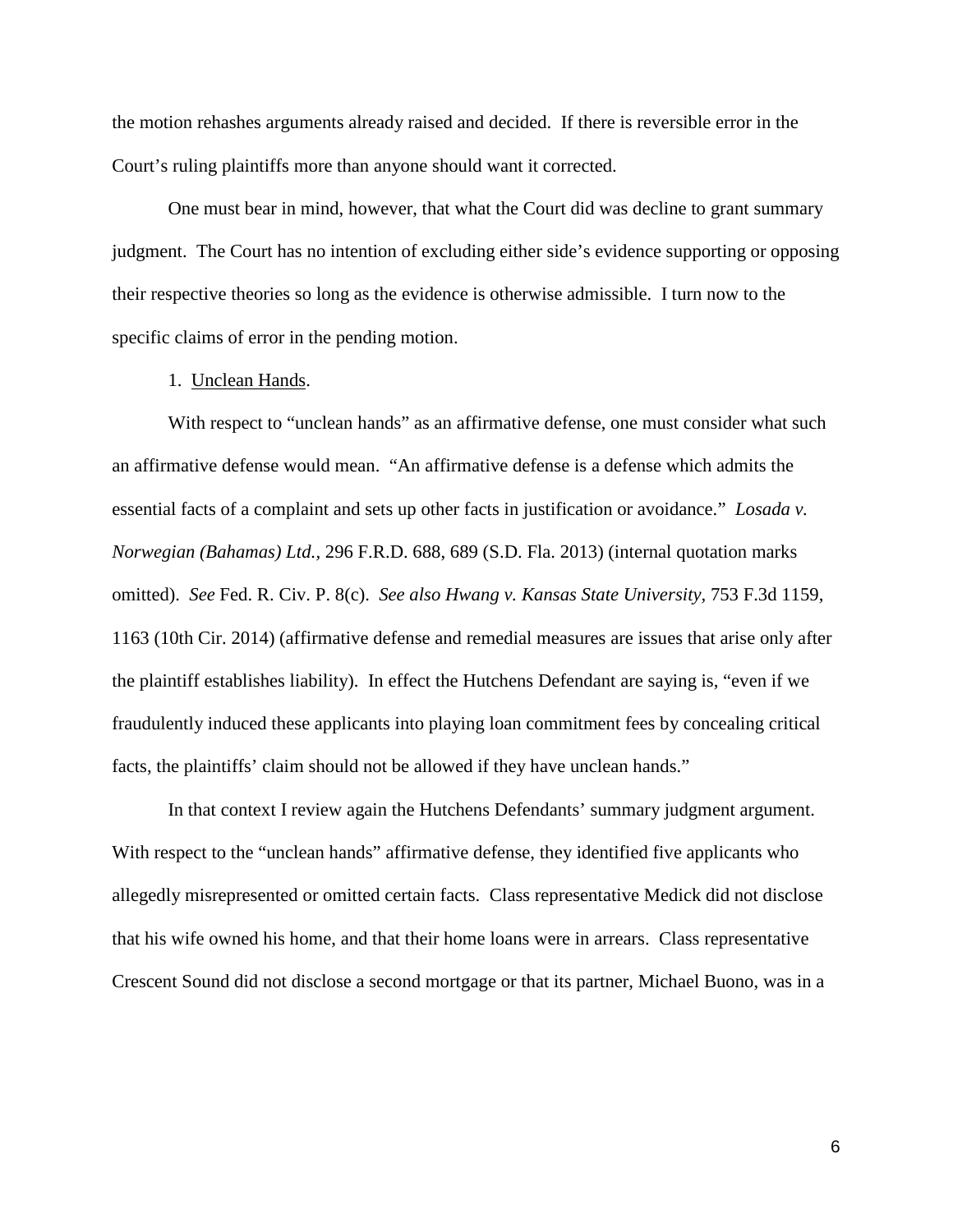foreclosure proceeding. Class members Mound Road Realty Ventures, Levanis and Wildwood Industries did not disclose judgments, liens, or foreclosure proceedings. ECF No. 6[2](#page-6-0)8 at  $\P$ <sup>8</sup>-9.<sup>2</sup>

In my order I reviewed the then available case law discussing whether "unclean hands" can be an affirmative defense to a civil RICO claim. I noted that cases at the circuit level were mixed. *Compare Sikes v. Teleline, Inc.*, 281 F.3d 1350, 1366 n.41 (11th Cir. 2002) *and Laborers' International Union of North America v. Caruso,* 197 F.3d 1195, 1197-98 (7th Cir. 1999) (suggesting that unclean hands could be applied) *with Roma Construction Co. v. aRusso,*  96 F. 3d 566, 571-75 (1st Cir. 1966) (suggesting otherwise). I also cited district court cases holding that unclean hands cannot bar a RICO suit and one district case that concluded otherwise. *See Smithfield Foods, Inc. v. United Food and Commercial Workers International Union,* 593 F. Supp. 2d 840, 847 (E.D. Va. 2008) (stating that an overwhelming majority of the district courts had concluded that the defense of unclean hands is not available in a civil RICO action and citing four other cases). *But see Boca Raton Community Hospital, Inc. v. Tenet Healthcare Corporation,* 238 F.R.D. 679, 694 (S.D. Fla. 2006) (interpreting the Eleventh Circuit's footnote in *Sikes* as indicating that the court was receptive to the argument that unclean hands is a viable defense in a RICO case). The pending motion does not provide any additional authority on that subject.

Nevertheless, I allowed as how there might be circumstances where unclean hands could be a viable affirmative defense against a civil RICO claim, citing the facts of the *Sikes* case as an example. Based on the facts asserted by the Hutchens Defendants in their motion, however, I was not persuaded that this is such a case. To put it bluntly, if the facts concerning the Hutchens

 $\overline{a}$ 

<span id="page-6-0"></span> $2^2$  The Hutchens Defendants also stated that the lenders received 70-80 applications from a loan broker named Leon Franklin, who in turn received many of them from another broker, Jill Evans, who in turn was later indicted for mortgage fraud. That falls short of direct or even circumstantial evidence that the loan applications submitted by Mr. Franklin contained material misrepresentations or omissions of fact.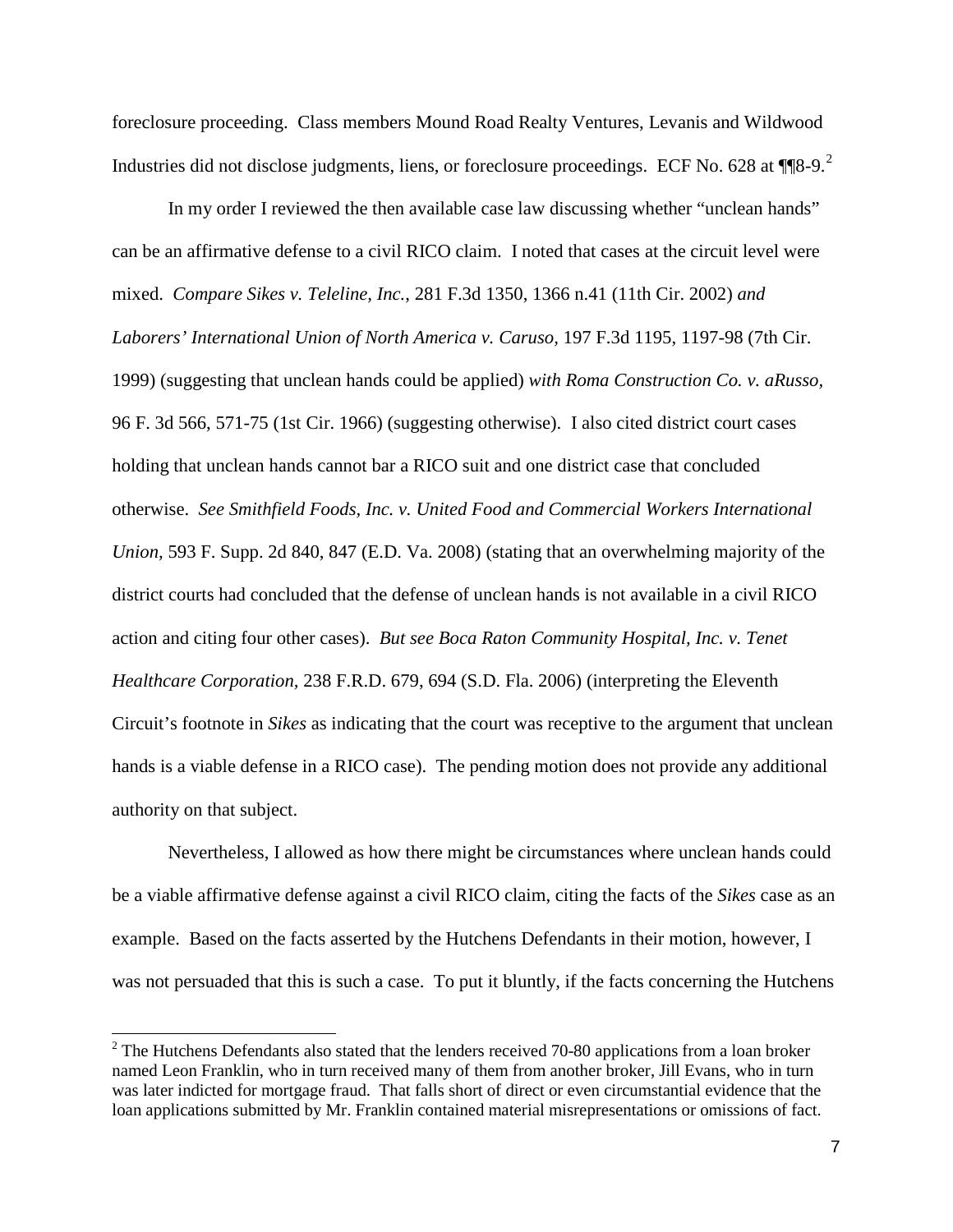Defendants are as the plaintiffs allege them to be, I would find it to be inequitable, indeed an undeserved windfall, to permit defendants' success at identifying the described omissions in five applications to be sufficient to negate liability for a massive fraud.

The Hutchens Defendants now cite and rely on *Precision Instrument Mfg. v. Automotive Maintenance Machinery Co.,* 324 U.S. 806 (U.S.) for its holding that the equitable maxim of unclean hands "is a self-imposed ordinance that closes the doors of a court of equity to one tainted with inequitableness or bad faith relative to the matter in which he seeks relief, however improper may have been the behavior of the defendant." *Id.* at 814. However, it's not the doctrine but rather its application to the facts of this case that is in question. *Precision Instrument* emphasized the "wide range to the equity court's use of discretion in refusing to aid the unclean litigant." *Id.* at 815. It did not involve an allegedly massive fraud that logically cut off the chain of causation between the plaintiffs' alleged wrongs and the plaintiffs' claimed damages, as I discuss below.

I will not speculate on what evidence might be adduced at trial, and I will not close my mind to the possibility that the evidence might support intentional misrepresentation by a particular applicant that rises to the point that an unclean hands defense can be asserted as against that applicant. To that limited extend the motion is granted. Suffice it to say, however, that at this point I have not yet been convinced to permit the defense.

#### 2. Proximate Cause.

 The second claim of error is based on the following sentence in this Court's order denying summary judgment on the proximate cause issue: "The fact that class members ultimately did not qualify for loans is beside the point." ECF No. 693 at 7. The Hutchens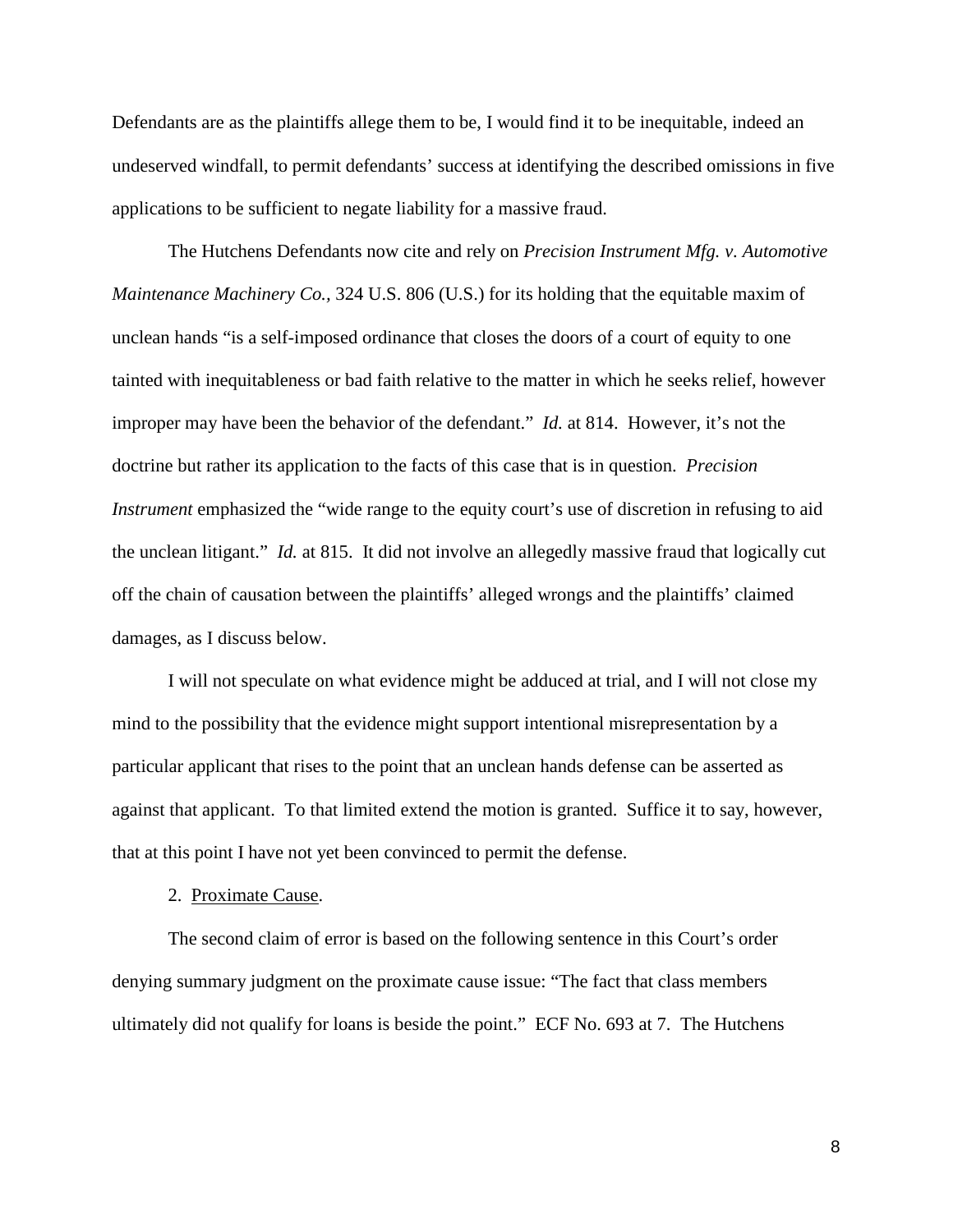Defendants argue that the sentence is contrary to the Tenth Circuit's decision on the class certification issue in this case. They point to the following footnote:

Many of the defendants, for example, point out plaintiffs' concession that there may have been legitimate reasons for lenders to deny each class members' loan application. According to defendants, this destroys proximate cause. On the merits, this might be true, and the parties can certainly litigate this issue at trial. As a threshold matter, however, these arguments of proximate causation do not divest plaintiffs of standing to bring their well-pleaded RICO claims.

*CGC Holding Co., LLC v. Broad and Cassel,* 773 F.3d 1076, 1088 n.15 (10th Cir. 2014).

 I do not find the subject sentence from this Court's summary judgment order or the paragraph in which it is found to be inconsistent with the Tenth Circuit's footnote.<sup>[3](#page-8-0)</sup> Plaintiffs' admission that there were legitimate reasons for which a bona fide lender could have declined the loans is clearly relevant to defendants' theory of the case, and it certainly can and presumably will be litigated at trial.

But the jury might reject the defendants' theory and resolve the facts in favor of the plaintiffs. Thus, the jury could find that plaintiffs would not have entered into a loan commitment agreement and paid up-front, nonrefundable commitment fees if they had known about Sandy Hutchens' involvement and his criminal history. Likewise, the jury could find that the Hutchens Defendants did not have the intention or the ability to fund loans regardless of

<span id="page-8-0"></span> $3$  The complete paragraph reads,

In short, the causation issue – whether the alleged misrepresentations and omissions concerning Sandy Hutchens and the Hutchens Defendants' ability and willingness to fund loans caused class members to tender and lose loan application fees – is an issue for proof (on a classwide basis) at trial. *The fact that class members ultimately did not qualify for loans is beside the point.* As I have said, prospective borrowers "with questionable qualifications arguably might have been perfect targets for the type of loan fraud alleged here." ECF No. 428 at 4. Plaintiffs claim that the class members would not have applied and paid application fees had the misrepresentations and omissions not occurred.

*Id.* (emphasis added).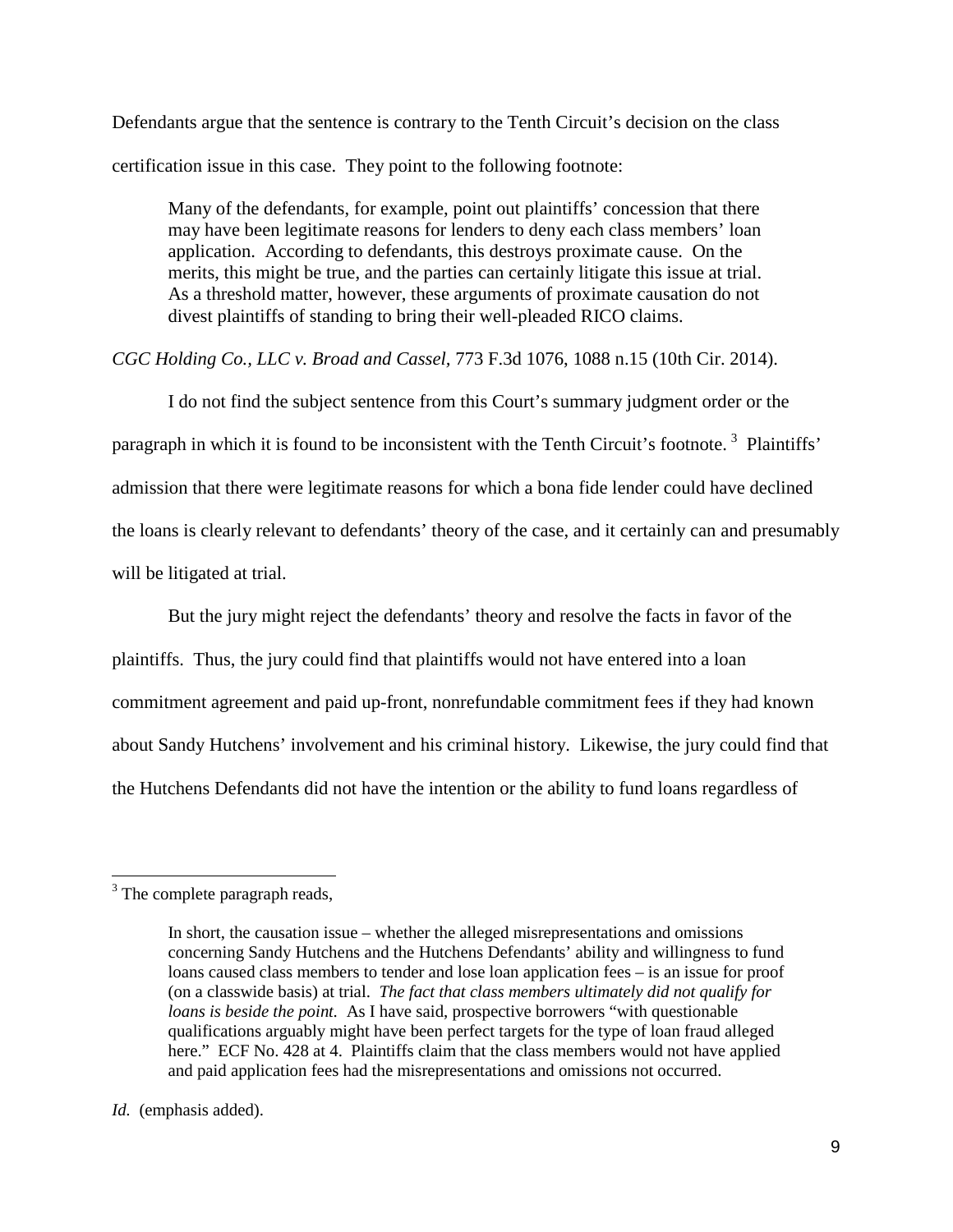plaintiffs' qualifications, and had plaintiffs known that before they applied for loans and paid the commitment fees, they would not have done so.

The Tenth Circuit held that plaintiffs are required to show both that the RICO violation was a "but for" cause of their injuries and that it was "the proximate cause" of the injuries as well. *CGC Holding Co.,* 773 F.3d at 1088. It explained that the central question with respect to proximate causation is '"whether the alleged violation led directly to the plaintiffs' injuries.'" *Id.*  Further, in fraud cases such as this case, '"proving reliance is necessary [because] it is integral to Plaintiffs' theory of causation.'" *Id.* at 1089.

 If plaintiffs had not applied for loans, they obviously would not have sustained the loss of their loan commitment fees. Put another way, if the fraudulent scheme is what induced them to apply for loans and pay the commitment fees, then the alleged violation led directly to the their claimed injuries. And, "the fact that a class member paid the nonrefundable up-front fee in exchange for the loan commitment constitutes circumstantial proof of reliance on the misrepresentations and omissions regarding Hutchens's past and the defendant entities' ability or intent to actually fund the promised loan." *Id.* at 1092.

If there is something wrong with that logic, someone will have to explain it to me. The Hutchens Defendants have not done so yet. The motion to alter or amend as to proximate cause is denied.

#### **ORDER**

- 1. Motion #694 is GRANTED.
- 2. Motion #710 is GRANTED IN PART and DENIED IN PART. The Court has reviewed and, with respect to the unclean hands issue, reconsidered and clarified its previous order to some extent. However, in all other respects the motion is denied.